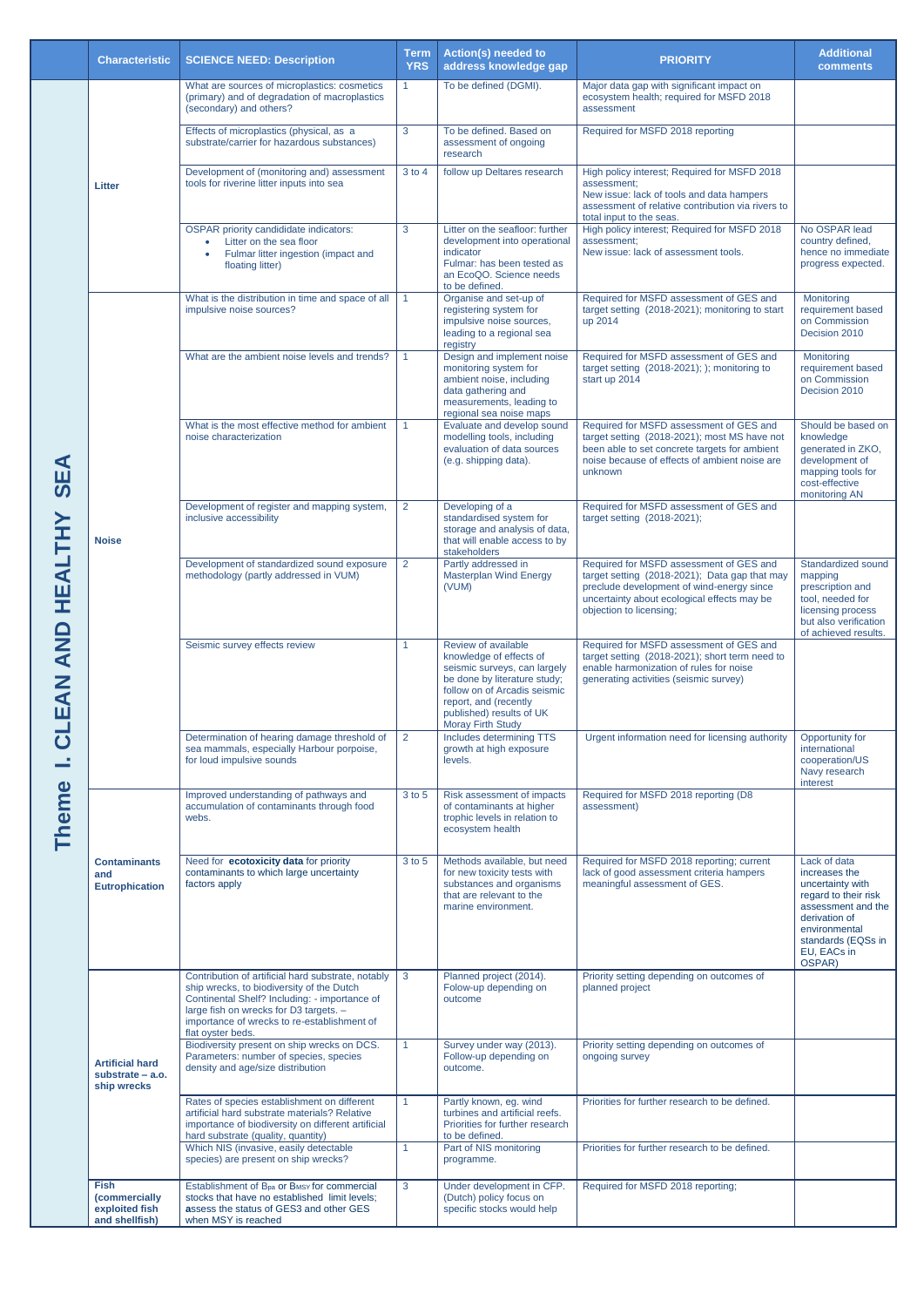| Relation between indicators for population<br>structure, especially healthy age and size<br>structure, and indicators for MSY (FMSY and<br>SSBMSY). Fisheries management steers on<br>MSY and it is not certain whether healthy age<br>and size are being achieved. | 3      | To invest in development of<br>indicators for population<br>structure.                                                                                                                                  | Required for MSFD 2018 reporting; ICES<br>research provides a basis for answering this<br>question, next steps dependent on financing |  |
|---------------------------------------------------------------------------------------------------------------------------------------------------------------------------------------------------------------------------------------------------------------------|--------|---------------------------------------------------------------------------------------------------------------------------------------------------------------------------------------------------------|---------------------------------------------------------------------------------------------------------------------------------------|--|
| Establishment of reliable MSY (Fmsy and<br>Bmsy) for commercial stocks that have no<br>MSY.                                                                                                                                                                         | 3 to 5 | Need to collect data for<br>these species, difficult to<br>gather sufficient information.<br>Also intrinsic difficulty to<br>establish multi species MSY,<br>because of interactions<br>between stocks. | Research in progress in ICES. Currently<br>working on proxies for MSY; partly required by<br>the of the reformed CFP                  |  |
| Impact evaluation of discard ban                                                                                                                                                                                                                                    | 4      | Analyse the potential effects<br>of a discard ban and<br>propose additional measures<br>to ensure effective<br>implementation                                                                           | Required by the reformed CFP.                                                                                                         |  |